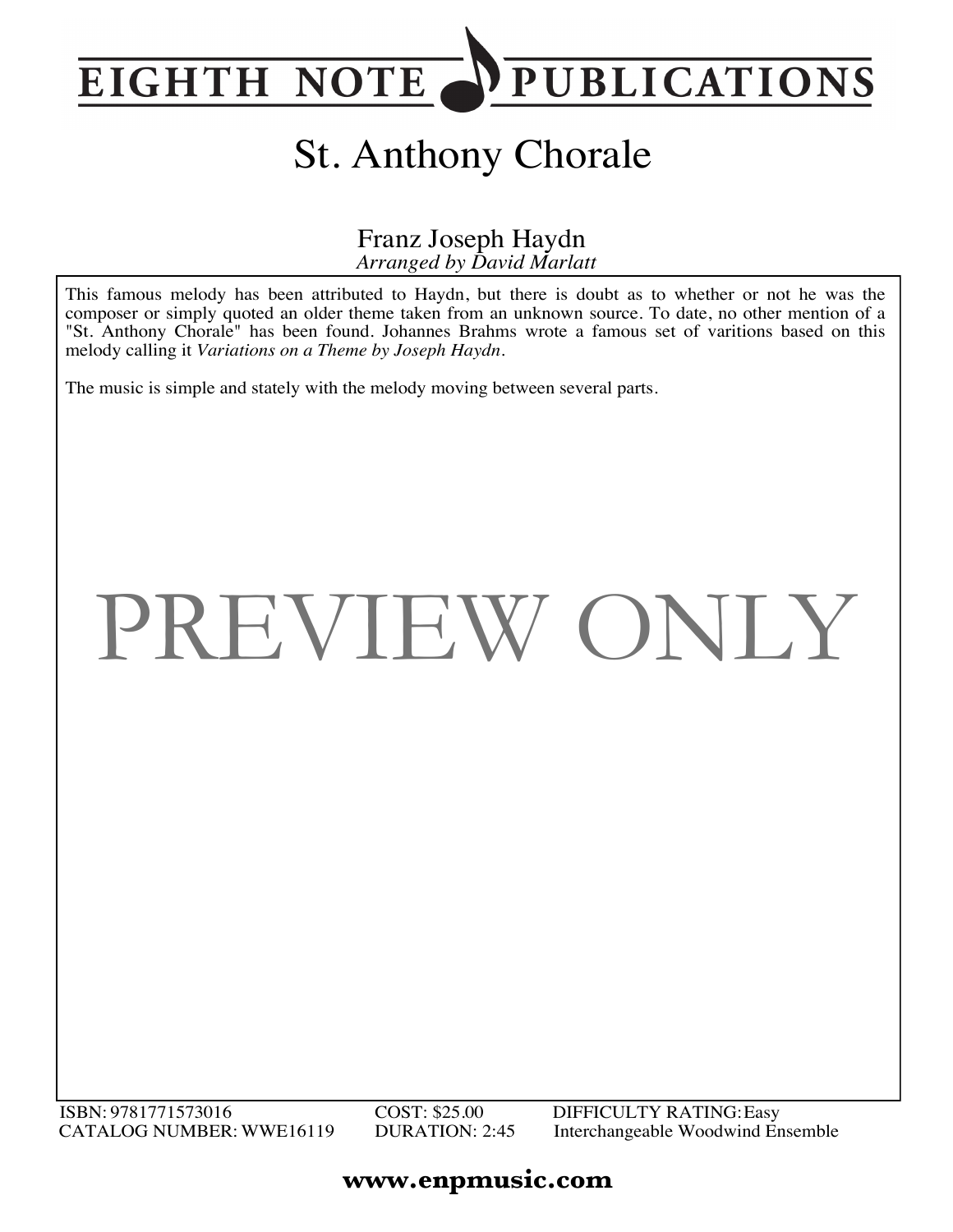





© 2016 **EIGHTH NOTE PUBLICATIONS** www.enpmusic.com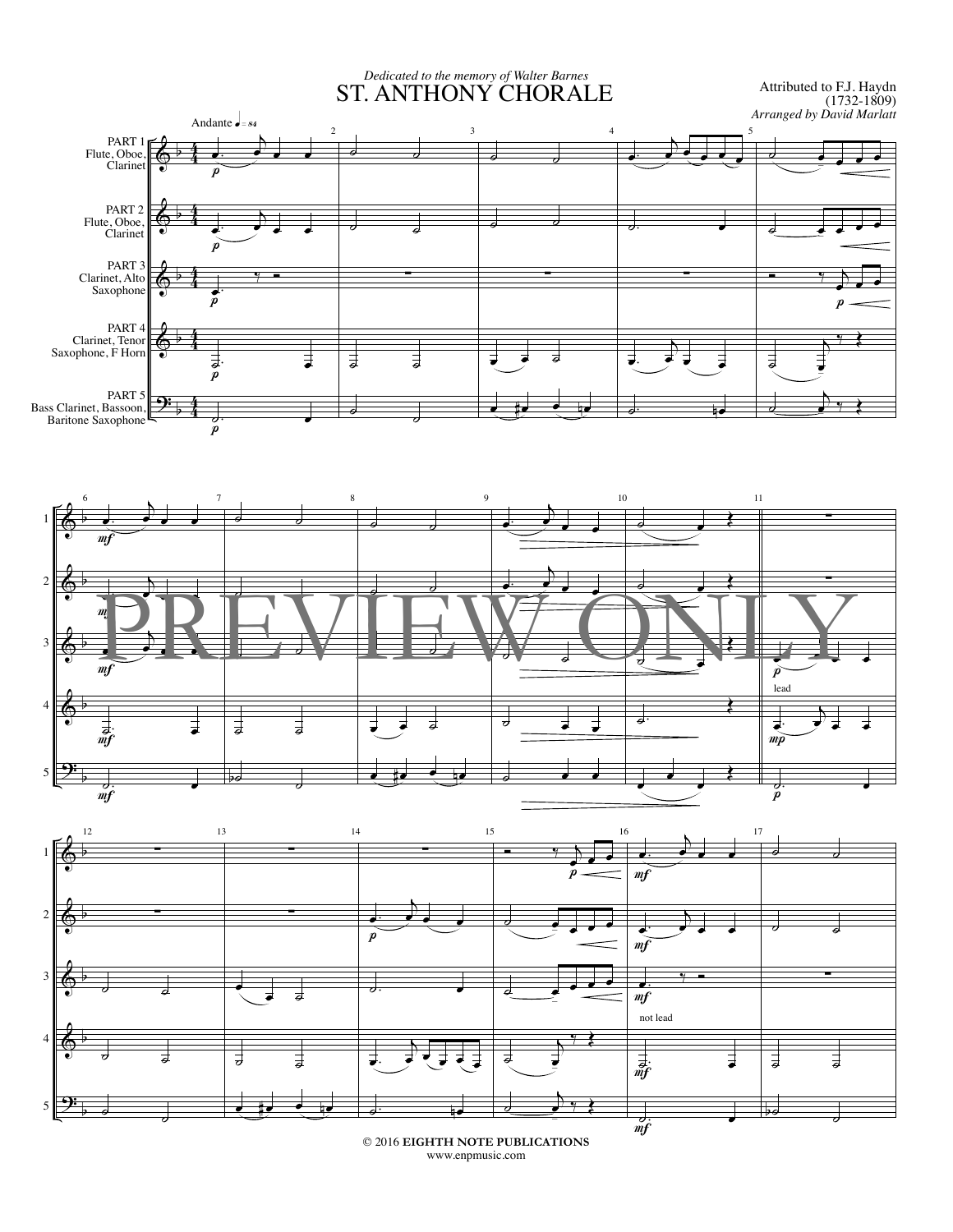![](_page_2_Figure_0.jpeg)

![](_page_2_Figure_1.jpeg)

![](_page_2_Figure_2.jpeg)

ST. ANTHONY CHORALE pg. 2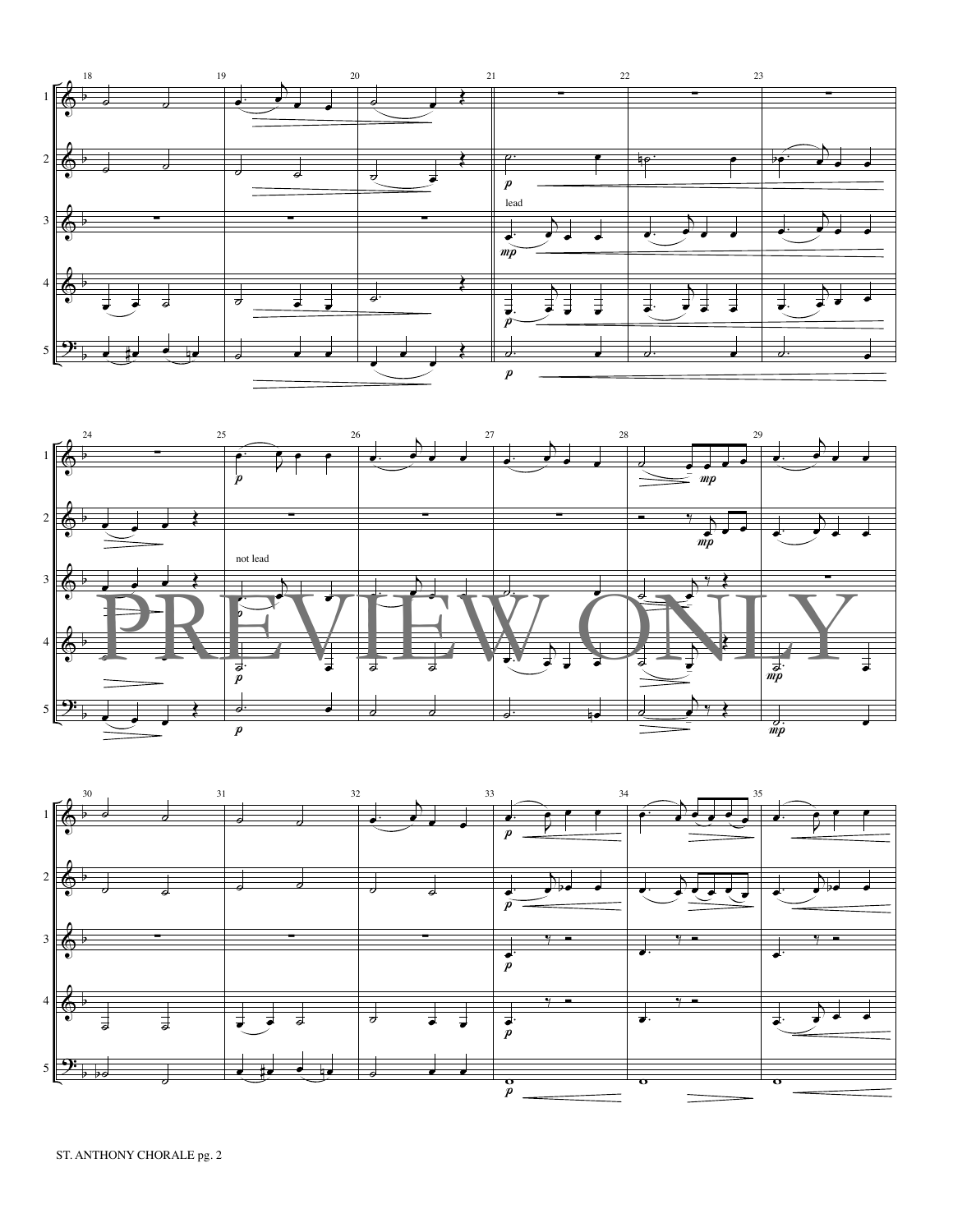![](_page_3_Figure_0.jpeg)

![](_page_3_Figure_1.jpeg)

![](_page_3_Figure_2.jpeg)